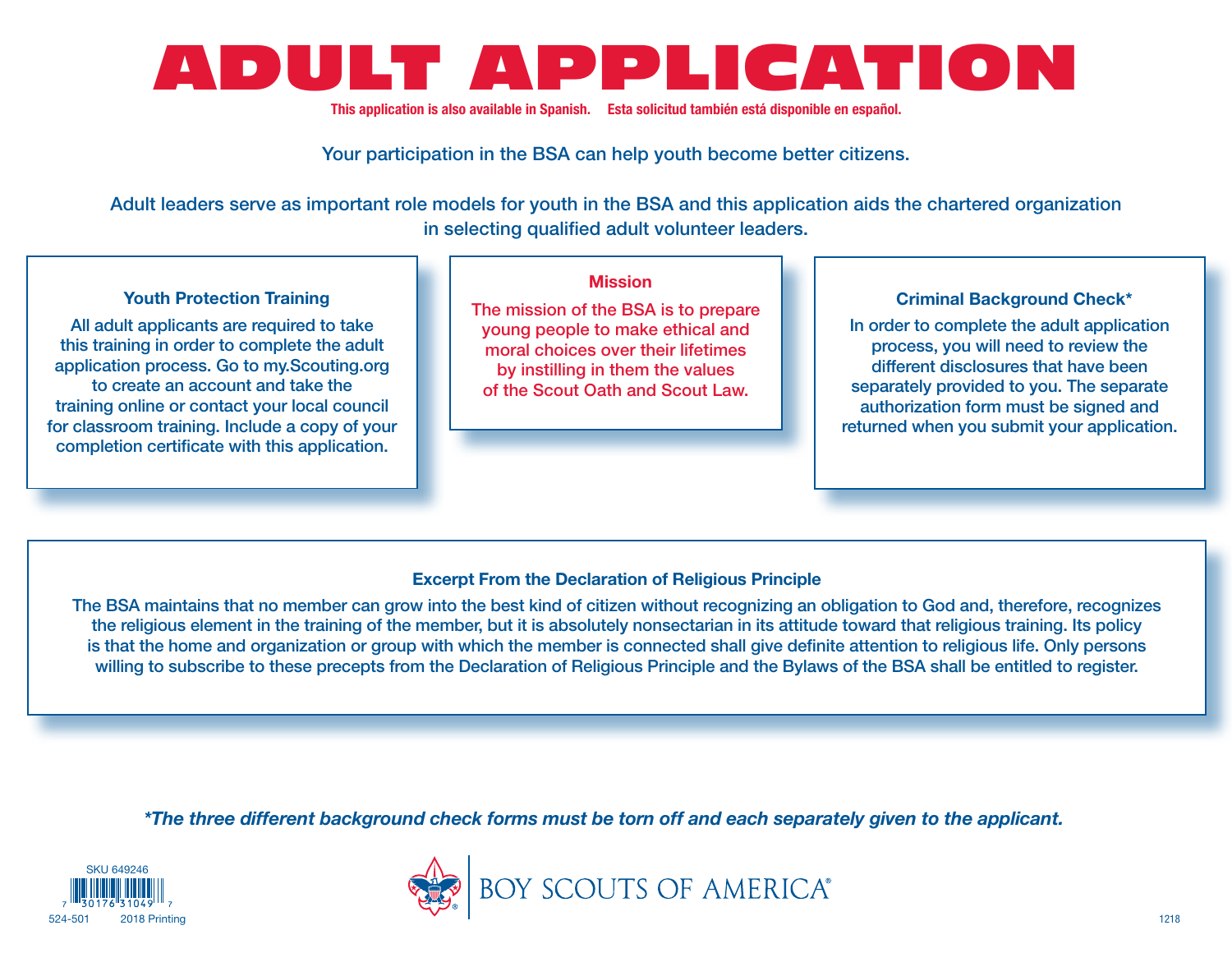#### Leader Requirements

The BSA is open to all who meet the requirements, and leaders are selected based on individual merit. Adult leaders must possess the moral, educational, and emotional qualities that the BSA deems necessary for positive leadership to youth. They must also:

- Abide by the Scout Oath, Scout Law, and Scouter Code of Conduct. The Scouter Code of Conduct can be found at [www.scouting.org/health-and-safety/gss/bsa-scouter-code-of-conduct/](http://www.scouting.org/health-and-safety/gss/bsa-scouter-code-of-conduct/).
- Subscribe to the precepts of the Declaration of Religious Principle.
- Reside within the USA or a U.S. territory, or be a U.S. citizen residing outside the USA.
- Be 21 years of age or older for primary leadership positions.
- Be 18 years of age or older for assistant leadership positions.
- Complete Youth Protection training (YPT) before application is processed and renew training as required by going to my.Scouting.org and creating an account.
- Review the disclosure information related to the BSA's background check process and complete and sign a Background Check Authorization form.
- Take leader position-specific training at my.Scouting.org. Classroom training may also be available through your local council.

#### APPROVAL REQUIRED—UNIT ADULTS

Chartered organization head or chartered organization representative. The chartered organization representative is approved by the head of the chartered organization. All other adult leader applications must be accepted and approved by the head of the chartered organization or the chartered organization representative.

#### APPROVAL REQUIRED—COUNCIL and DISTRICT ADULTS

Scout executive or designee must accept and approve all council and district adults.

**Scout executive or designee** must approve any adults who answer "yes" to any Additional Information question.

#### The adult leader application process will not be complete until Youth Protection training has been completed and a criminal background check has been obtained.

**Health information.** You should inform your unit leadership of any condition that might limit your participation. Before participating in activities with your unit, please fill out the Annual Health and Medical Record, No. 680-001, found on www.scouting.org/forms and provide it to your unit leadership.

*Scouting* magazine. This magazine is sent to all registered, paid adult leaders.

*Scout Life.* Registered adults get a special rate. For a subscription to a magazine that helps children grow in the Scouting program, just fill in the *Scout Life* circle on the application and pay the subscription price.

The J. Warren Young Literacy Fund. You can give a Scout the opportunity to enjoy a free subscription to *Scout Life* for one to five years. Go to go.boyslife.org/donate to donate. The local council will identify Scouts who do not have the funds to subscribe. Do a Good Turn today. Today's readers are tomorrow's leaders.

### The annual national registration fee is nonrefundable.

### BSA Privacy Policy

The BSA protects the confidentiality of the names and personal information of those who are affiliated with the organization. No commercial or unauthorized use is made of the names, addresses, and other confidential information. The BSA and its affinity groups may use registration information to notify registrants of benefit opportunities.

# For general questions, contact your local BSA council.

#### What Is the BSA Program?

The BSA program is outlined in the official publications of the BSA. Activities that are not in these BSA publications are not a part of the Scouting program. Leaders must not allow youth members or program participants to engage in any unauthorized or prohibited activities.

## Training for New Leaders

The BSA is committed to your success as a volunteer while serving young people. To help you be successful there are training materials designed for you. Training resources are available through your local council and at my.Scouting.org.

### What Makes a Trained Leader?

You are considered a trained leader when you have completed leader position-specific training for your position and have current Youth Protection training.

## Youth Protection Begins With You™

Child abuse is a serious problem in our society, and unfortunately, it can occur anywhere, even in Scouting. For that reason, the BSA continues to create barriers to abuse beyond what have previously existed in Scouting.

The BSA is committed to providing a safe environment for young people. All adult leaders must complete Youth Protection training as part of the registration process and renew their training as required. It is highly recommended that parents who participate in Scouting activities complete YPT. To learn more about the BSA's Youth Protection resources, go to [www.scouting.org/training/youth-protection/](http://www.scouting.org/training/youth-protection/).

#### Mandatory Reporting

All persons involved in Scouting must immediately report to local authorities any good-faith suspicion or belief that any child is or has been physically or sexually abused; physically or emotionally neglected; exposed to any form of violence or threat; or exposed to any form of sexual exploitation including the possession, manufacture, or distribution of child pornography, online solicitation, enticement, or showing of obscene material. No person may abdicate this reporting responsibility to any other person.

Additionally, any **known or suspected abuse or behavior that might put a youth at risk** must also be reported to the local Scout executive or the Scouts First Helpline (1-844-SCOUTS1 or 1-844-726-8871) if your Scout executive or local council cannot be reached.

#### Youth Protection Policies

- Two registered adult leaders 21 years of age or over are required at all Scouting activities, including meetings. There must be a registered female adult leader over 21 in every unit serving females. A registered female adult leader over 21 must be present for any activity involving female youth.
- One-on-one contact between adult leaders and youth members is prohibited both inside and outside of Scouting.

These and other key Youth Protection policies are addressed in the training and at www.scouting.org/ training/youth-protection/.

To learn about the BSA's other health and safety policies, please review the online version of the *Guide to Safe Scouting,* the Scouter Code of Conduct, and the Sweet Sixteen of BSA Safety, which are available at www.scouting.org/health-and-safety.

#### Scout Oath

On my honor I will do my best to do my duty to God and my country and to obey the Scout Law; to help other people at all times; to keep myself physically strong, mentally awake, and morally straight.

#### Scout Law

A Scout is trustworthy, loyal, helpful, friendly, courteous, kind, obedient, cheerful, thrifty, brave, clean, and reverent.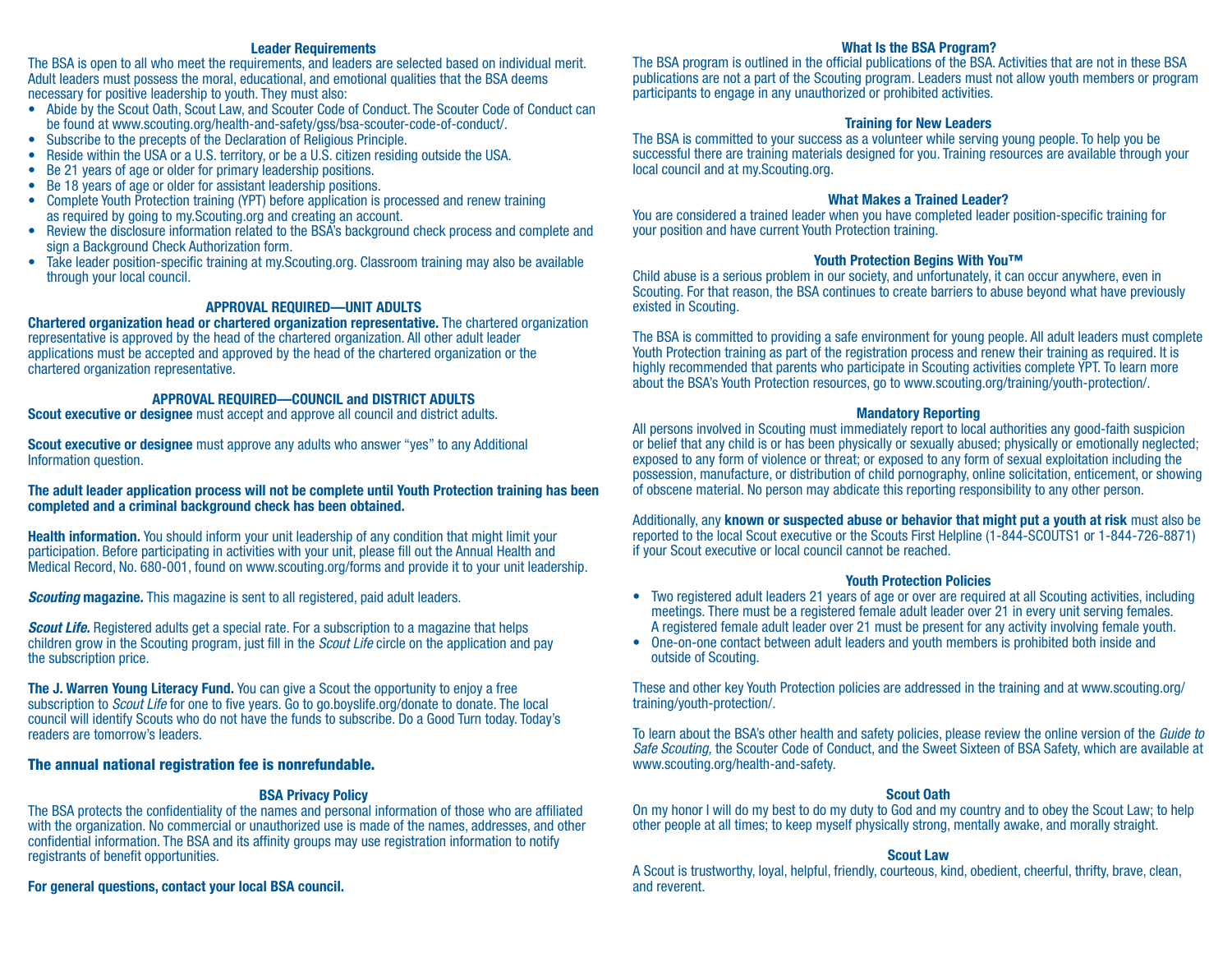*Tear off the following pages and provide to applicant separately.*

# **BACKGROUND CHECK DISCLOSURE**

A consumer report is a background check in which information (which may include, but is not limited to, criminal background, driving background, character, general reputation, personal characteristics, and mode of living) about you is gathered and communicated by a consumer reporting agency ("CRA") to Boy Scouts of America and/or its subsidiaries, affiliates, other related entities, successors, and/or assigns (the "Company").

Company may obtain a consumer report on you to be used for employment purposes as defined by applicable law (in your case this means for the purpose of evaluating you as a new or existing volunteer).